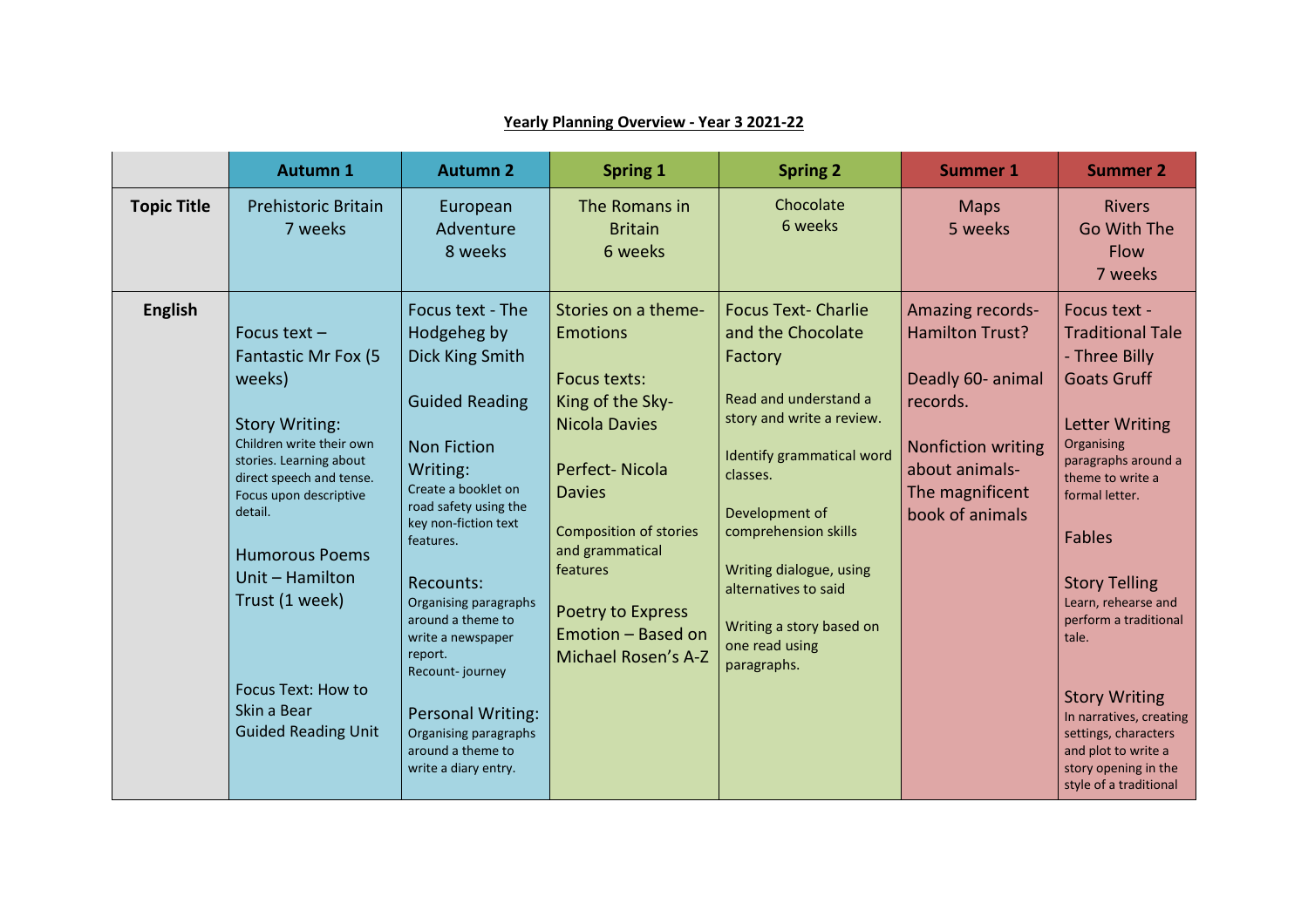|                |                                                                                                                                                                                                                                                                                     |                                                                                                                             |  | tale. |
|----------------|-------------------------------------------------------------------------------------------------------------------------------------------------------------------------------------------------------------------------------------------------------------------------------------|-----------------------------------------------------------------------------------------------------------------------------|--|-------|
|                |                                                                                                                                                                                                                                                                                     |                                                                                                                             |  |       |
| <b>History</b> | <b>Stone Age to the</b><br><b>Iron Age</b><br>Chronology and<br>establishing timelines<br>Address and sometimes<br>devise historically valid<br>questions about change,<br>cause, similarity and<br>difference, and<br>significance.<br>Focus - Technology,<br>Tools and Inventions | <b>Romans</b><br>Introduction to the<br>Romans and the Roman<br>invasion<br>Roman Army<br>Roman Building and<br>Engineering |  |       |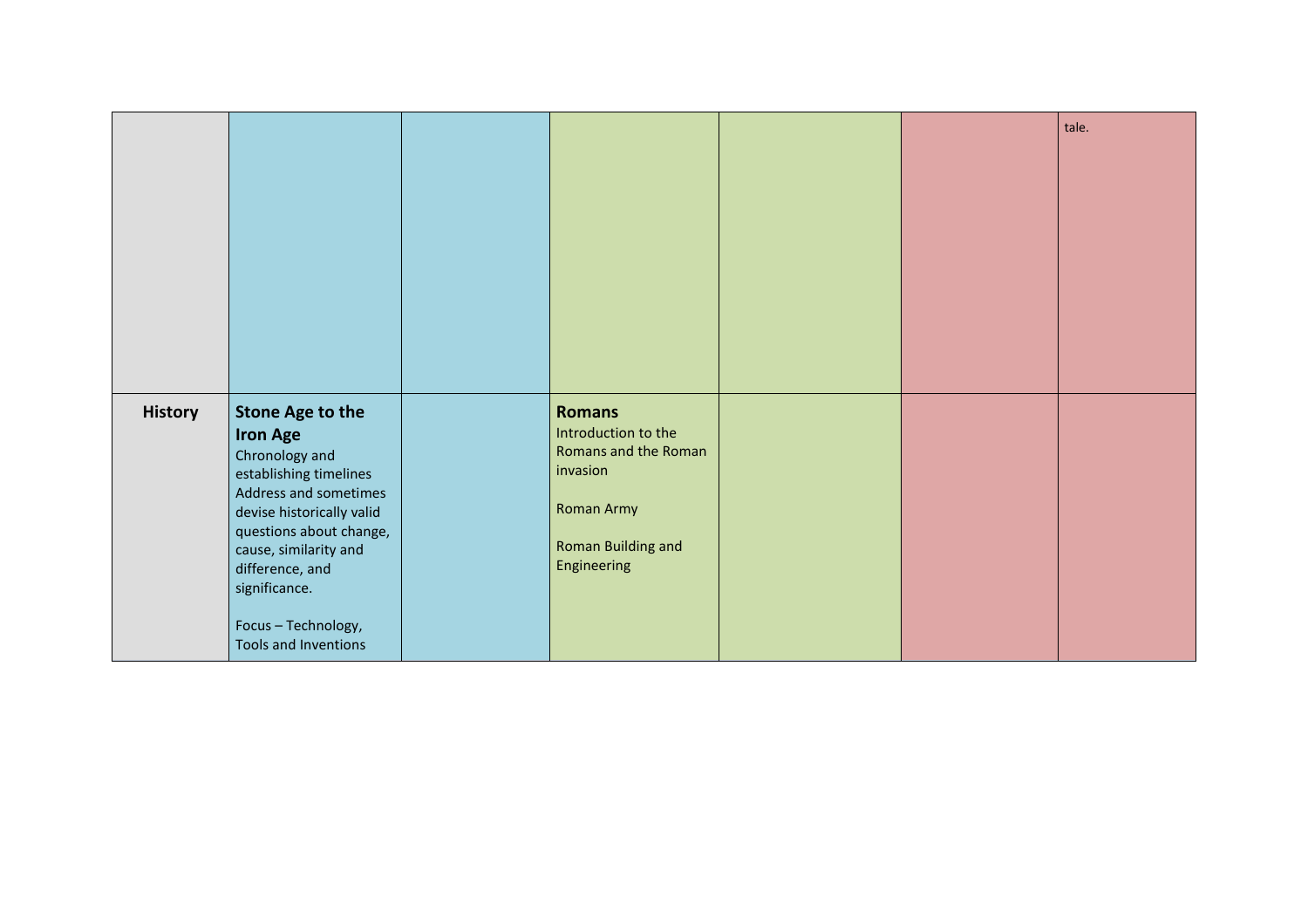| Geography      |                        | Understand the<br>physical and human<br>geography of<br>Modern Europe.<br>Create a map of<br>Europe<br>Investigate key<br>European physical<br>features.<br>Research a European<br>capital city for a<br>display and examine<br>the weather from<br>each of Europe's<br>climate zones.<br>Children can name<br>and locate the<br>oceans of the<br>world<br>Country Focus-<br>France - Linked to<br>learning French. | <b>Map work</b><br>Where the Romans<br>came from. Roman<br>Britain - examining<br>place times and<br>landscape features that<br>influenced settlement. |                   | <b>Building Geography</b><br><b>Skills</b><br>Map work $-$ examining<br>keys and grid<br>references<br>Use of a compass<br><b>Mapping Land Use</b><br>Knowledge of the UK | <b>Rivers</b><br>Understand the<br>journey of a river<br>from the source to<br>the sea.<br>Understand the<br>water cycle.<br><b>Rivers and</b><br>People<br>Find out about the<br>importance of<br>rivers in<br>settlements, travel<br>and farming.<br>Investigate bridges,<br>irrigation, and the<br>industrial use of<br>rivers. |
|----------------|------------------------|---------------------------------------------------------------------------------------------------------------------------------------------------------------------------------------------------------------------------------------------------------------------------------------------------------------------------------------------------------------------------------------------------------------------|--------------------------------------------------------------------------------------------------------------------------------------------------------|-------------------|---------------------------------------------------------------------------------------------------------------------------------------------------------------------------|------------------------------------------------------------------------------------------------------------------------------------------------------------------------------------------------------------------------------------------------------------------------------------------------------------------------------------|
| <b>Science</b> | Rocks, Soils & Fossils | Light and<br>shadows                                                                                                                                                                                                                                                                                                                                                                                                | <b>Forces &amp; Magnets</b>                                                                                                                            | Food & our bodies | Plants &<br>germination (How<br>does your garden<br>grow?                                                                                                                 | Science in<br>action<br>(Investigation<br>Unit)                                                                                                                                                                                                                                                                                    |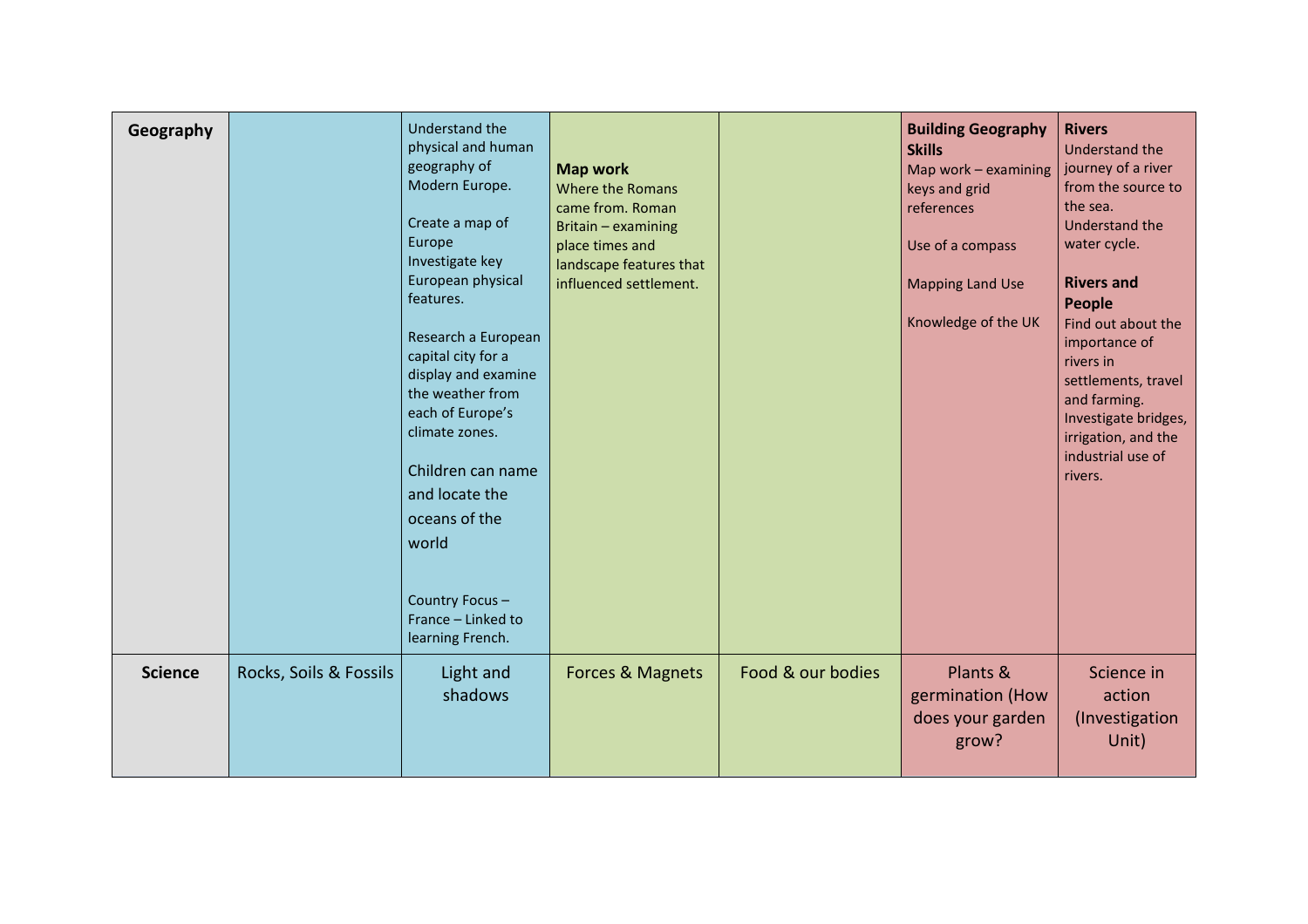| <b>Computing</b>                     | We are<br>programmers<br>(Programming an<br>animation)                      | We are bug fixers<br>(Finding and<br>correcting bugs in<br>programs)                                                                                                       | We are presenters<br>(Videoing<br>performance)                                                                                        | We are vloggers<br>(Making and sharing a<br>short screencast<br>presentation)                                                             | We are<br>communicators<br>(Communicating<br>safely on the<br>internet)                                                                                               | We are opinion<br>pollsters<br>(Collecting and<br>analysing data).                                                                                                                          |
|--------------------------------------|-----------------------------------------------------------------------------|----------------------------------------------------------------------------------------------------------------------------------------------------------------------------|---------------------------------------------------------------------------------------------------------------------------------------|-------------------------------------------------------------------------------------------------------------------------------------------|-----------------------------------------------------------------------------------------------------------------------------------------------------------------------|---------------------------------------------------------------------------------------------------------------------------------------------------------------------------------------------|
| <b>Religious</b><br><b>Education</b> | 2.1d - Creation<br>Understanding Christianity<br>link - Creation/ The fall. | 2.6d -Creation and<br>our world.<br>Creation stories from<br>other Religions.<br>Hindu<br>Creation<br>Story<br>Understanding<br>Christianity link -<br>Creation/ The fall. | 2.1a Explore Religious<br>Scripture.<br>Gospels<br>$\bullet$ .<br><br><br><br><br><br>Understanding<br>Christianity Link -<br>Gospel. | 2.2c - Festivals and<br><b>Celebrations</b><br>Holy Week and Easter focus.<br><b>Understanding Christianity</b><br>Focus - Kingdom of God | 2.6b Scripture and<br><b>Ceremonies of Faith</b><br>Community.<br><b>Islam Focus -</b><br>$\bullet$<br>teachings of<br>the Qur'an and<br>Islamic faith<br>traditions. | 2.4b - Local Religious<br><u>Community Links.</u><br>Visit to<br>local<br>Mosque to<br>explore<br>religious<br>worship and<br>traditions<br>Understanding<br>Christianity Link -<br>Gospel. |
| <b>Art and</b><br><b>Design</b>      | Cave painting $-$<br>painting ice age<br>animals                            | Paul Cézanne<br><b>Georges Seurat</b><br>Artist's portrayal of<br>France<br>Development of<br>drawing and<br>painting skills.                                              | <b>Roman Mosaics</b><br>using printing<br>methods                                                                                     |                                                                                                                                           |                                                                                                                                                                       | <b>River Art - Claude</b><br>Monet - Examine<br>artist and<br>develop painting<br>skills.                                                                                                   |